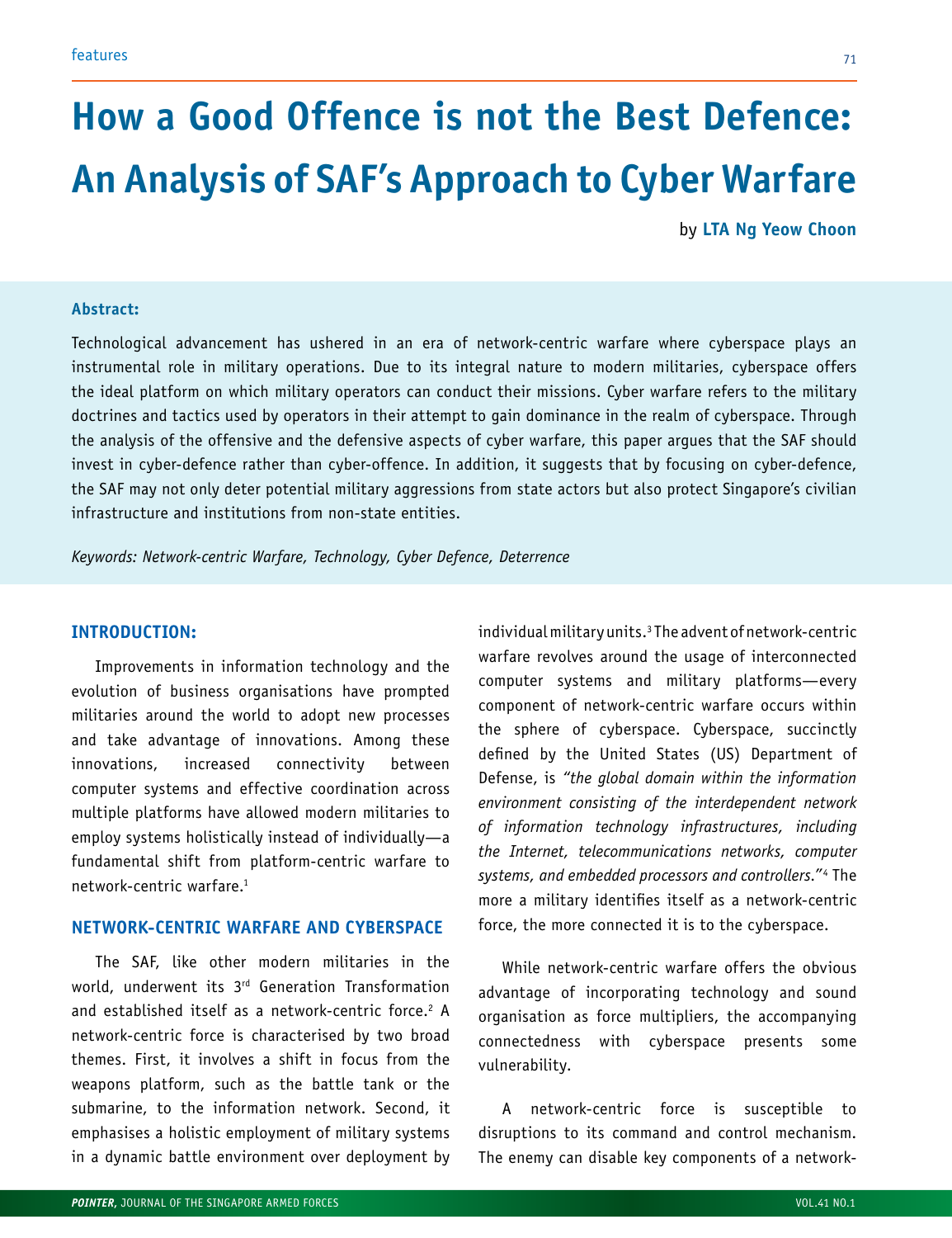centric force, preventing commanders from issuing orders, units from communicating with one another, or even individual weapon systems from sharing essential information. It is the defence against such cyber-attacks that spurs network-centric militaries to establish teams of cyber experts. The US Cyber Command and the 'Chinese Information Support (Assurance) Base' were established to cope with the realities of this new realm of warfare.5 These new military units are responsible for doctrines and tactics regarding cyberspace—developing cyber weapons and carrying out cyber-offence operations, while preventing their opponents from doing the same.<sup>6</sup>

Being a small city-state, Singapore has no illusions about the state of the region or the world.' Taking cues from the rest of the world, the SAF Cyber Defence Operations Hub was established "to defend MINDEF/ SAF military networks against cyber threats."8 In the light of these cyber threats, be it initiated by aggressive states actors or non-state enttities (like

terrorists or rogue hacktivists), how should the SAF position itself in the evolving cyberspace?

This paper explores the offensive and defensive aspects of cyber warfare, and argues that the SAF should invest in cyber-defence rather than cyber-offence. By focusing on cyber-defence, the SAF not only deters potential military aggressions from state actors but also protects Singapore's civilian infrastructure and institutions from non-state entities.

# **CYBER WARFARE**

The US Air Force describes cyber warfare as the ability 'to destroy, deny, degrade, disrupt, and deceive,' while at the same time 'defending' against the enemy's use of cyberspace for the very same purpose. The key instrument in conducting cyber warfare is the computer—it is a military weapon in the same way the sword, the battle tank, or the submarine is.9 An article published in 2011,entitled *The New Cyber Arms Race,* depicts how cyber warfare might be conducted in the



*Analysts and operators showing Minister for Defence, Dr Ng Eng Hen and then-Minister of State for Defence and Education,*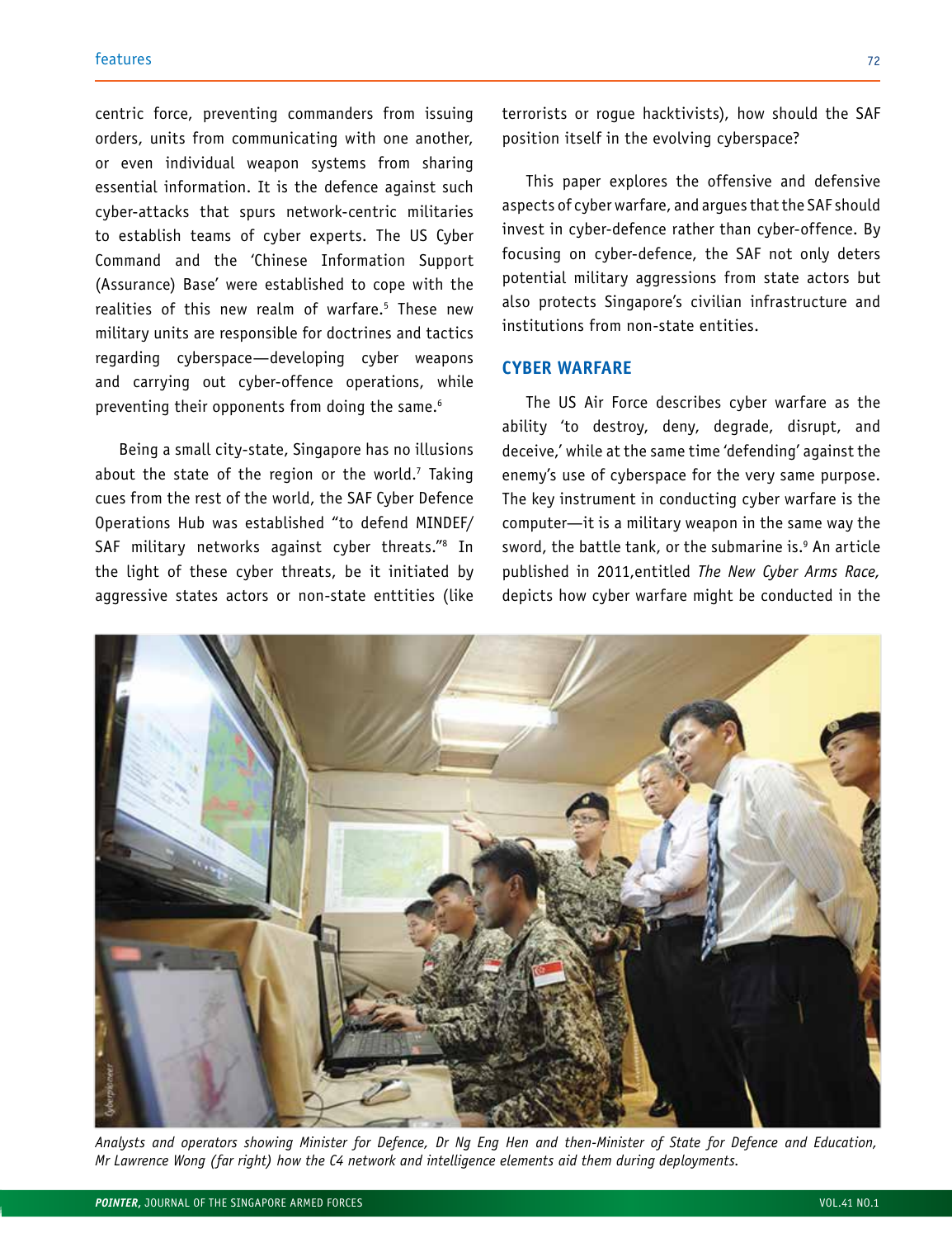future: *"Wars will not just be fought by soldiers with guns or with planes that drop bombs. They will also be fought with the click of a mouse a half a world away that unleashes carefully weaponised computer programmes that disrupt or destroy critical industries like utilities, transportation, communications, and energy. Such attacks could also disable military networks that control the movement or troops, the path of jet fighters, the command and control of warships."10*

In fact, the future is already here. We have witnessed some forms of "weaponised computer programmes [aimed at] disrupt[ing] or destroy[ing] critical industries [and] disable[ing] military networks" in recent history. The employment of Stuxnet is one such example.<sup>11</sup>

## **CYBER-OFFENCE IN FOCUS: STUXNET**

Described as the world's first cyber warfare weapon, Stuxnet was a complex malware designed to physically destroy a military facility.12 Like any malware, Stuxnet infects a system through an external source like a USB flash drive. However, it only targets controllers from one specific manufacturer – Siemens. These controllers were used by Iran to run centrifuges that enrich nuclear fuel. Stuxnet compromised the logic controllers involved in the system and caused the

centrifuges to spin out of control, damaging at least 14 industrial sites in the process, including a uraniumenrichment plant.<sup>13</sup> Due to the level of sophistication involved in the design and targeted execution of the malware against

*A network-centric force is susceptible to disruptions to its command and control mechanism. The enemy can disable key components of a network-centric force, preventing commanders from issuing orders, units from communicating with one another, or even individual weapon systems from sharing essential information. It is the defence against such cyber-attacks that spurs network-centric militaries to establish teams of cyber experts.* 

Iran, many observers believe that Stuxnet was created by a team of experts sanctioned by a national government. In other words, Stuxnet may well be a

politically motivated cyber weapon used by a state actor against its adversary.<sup>14</sup>

While Stuxnet is an overt example of cyber-offence capabilities, Advanced Persistent Threat (APT) is a covert category of cyber-offensive works carried out by state actors against potential enemies.

#### **ADVANCED PERSISTENT THREAT**

APT involves continuous and stealthy hacking activities organised and carried out by governments against a specific target, such as another nation, in order to exploit vulnerabilities for political gains. The high degree of coordination involved in APT, along with its associated political motivation, differentiates it from regular hacking activities. Only state actors, with their resources and pool of expertise, can carry out the drawn-out and sophisticated works of APT as they patiently see the returns of these stealthy activities come to fruition.15

APT comprises several teams; each specialised to perform a particular task. First, a surveillance team studies and identifies the key vulnerabilities of the target. This preparation process can take months or years. Thereafter, having gathered enough information about the target, an intrusion team works to breach the system. Once the team has successfully intruded

> into the system, having gained access to sensitive information, an exfiltration team extracts the information the APT is intended for. Instead of extracting everything it can find, only specific files are retrieved in order to avoid

suspicion. Often, victims of APT do not know that they have been targeted until it is too late. Moreover, there is little reliable evidence the victim can use to accuse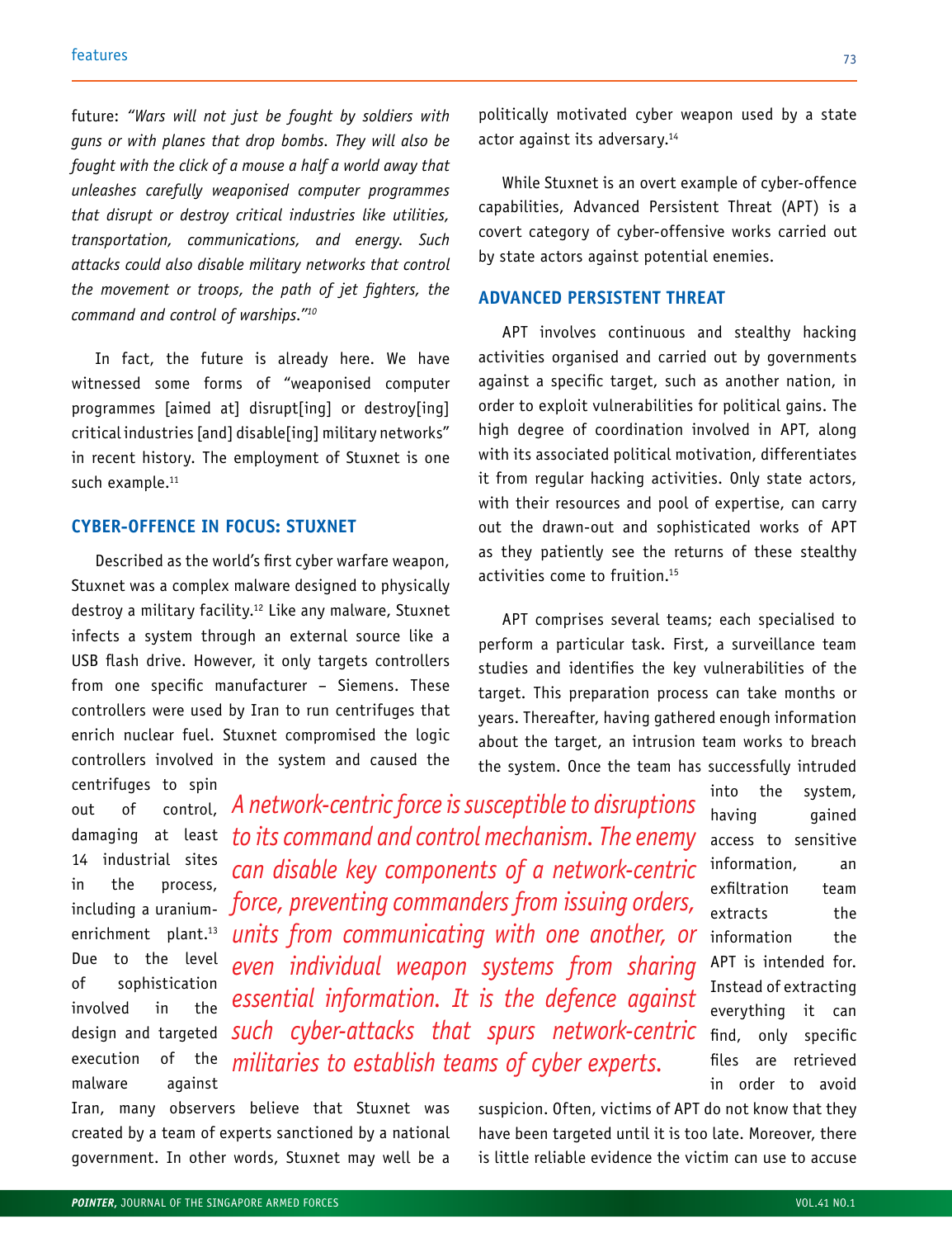

the perpetrator.16 Information gathered through APT can serve as critical intelligence for a military to conduct its onward operations. For instance, battle plans conceived by adversarial political and military leaders can be obtained, allowing pre-emptive actions to thwart possible interventions.<sup>17</sup>

Given the effectiveness of Stuxnet as a cyberweapon and the potential of APT to collect critical intelligence, investment and potential usage of cyber-offence capabilities may seem to be an obvious choice for the SAF if it wants to remain relevant in the evolving world of cyberspace. After all, obtaining these cyber-offence capabilities might deter potential adversaries of the SAF not just in cyberspace, but also in the conventional political space.

# **HOW A GOOD OFFENCE IS NOT THE BEST DEFENCE**

In assessing the usefulness of cyber-offensive warfare to the SAF, it is important to note the core purpose of the SAF: "to enhance Singapore's peace and security through deterrence and diplomacy, and should these fail, to secure a swift and decisive victory over the aggressor."18 Both overt cyber-offence (Stuxnet) and covert cyber-offence (APT) do not support the SAF's ability to ensure a swift and decisive victory. In addition, cyber-offence creates destabilising effects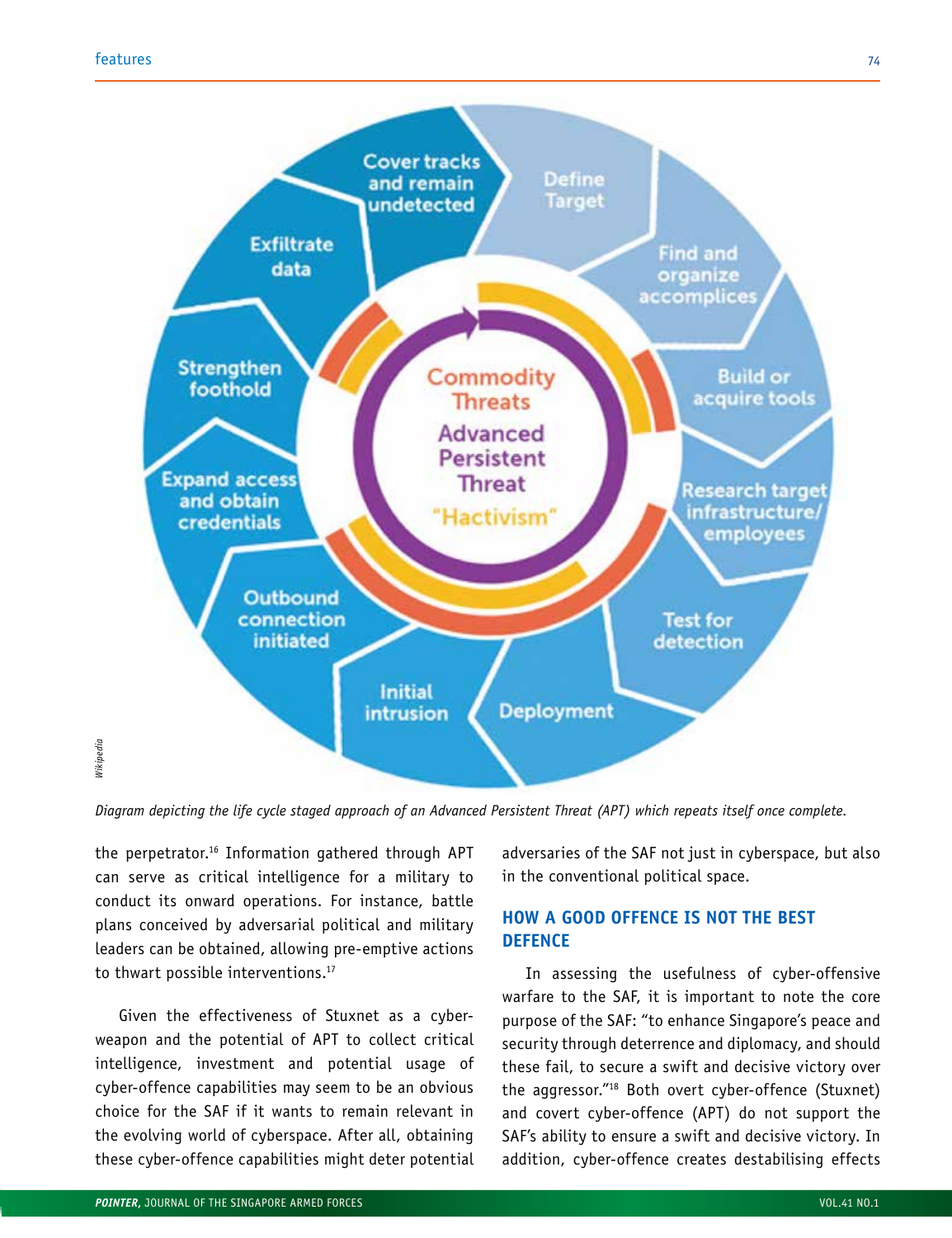in the political arena—the SAF will be better off focusing its resources elsewhere.

The development of sophisticated cyber weapons like Stuxnet requires a great deal of expertise and long periods of planning. Yet, the intended consequences, however carefully designed, are not always clear. There is difficulty in assessing the outcome of cyber-offence because the damage caused is not immediately apparent, unlike the use of conventional weapons. In the case of Stuxnet, recent research has suggested that the cyber weapon was ineffective and had caused negligible setback to Iran's nuclear programme—this is in direct contradiction to the widely-acclaimed success Stuxnet was thought to have achieved. Overall, the effects of Stuxnet were shortlived and Iran managed to overcome the cyber-attacks by 2010.19 There might be unintended effects of cyberoffence as well. Besides Iran, Stuxnet infected over 60,000 computers from countries including China, United States, the United Kingdom and Australia.20



Regardless of the origin of Stuxnet, the uncontrollable spread of such cyber weapons might cause harm to the very nation it is meant to protect. Because cyberoffence involves uncertainty in delivering its intended payload, coupled with the long process it takes to materialise, it will not be able to ensure the swift and decisive victory desired by the SAF.

The stealthy nature of covert cyber-offence hinders trust between countries and hampers diplomacy. Even though cyber-attacks are meant to be stealthy, they are never absolutely undetectable because potential victims can follow the traces left behind by the cyberattackers. When the *New York Times* suspected that its networks had been compromised, it worked with a computer security company and tracked down the cyber-attack. They found out that the attack was attributed to the Chinese military.<sup>21</sup> Revelations of such incidents have strained the diplomatic relationship between US and China. The US has blamed China for the theft of intellectual property and repeated attempts to gain a strategic advantage through cyber-attacks.<sup>22</sup> China has likewise made similar accusations against the US.23 The political fallout resulting from cyberoffence continues to mar discussions between the two major powers, resulting in unintended destabilising effects to the international political arena at large. Cyber-offence carried out between US and China has invariably bred suspicions and hampered diplomatic efforts. As seen, both overt and covert forms of cyber-offence are counter-productive and undermine the SAF's role "to ensure peace and security through… diplomacy."24 In the context of cyberspace then, a good offence is not the best defence; cyber-defence, not cyber-offence, is key.<sup>25</sup>

# **SINGAPORE'S VULNERABILITES AND IMPORTANCE OF CYBER-DEFENCE**

The significance of cyber-defence for a nation that is heavily dependent on cyberspace cannot be overemphasised. Singapore, among the most wired countries in the world, $26$  is dependent on cyberspace for many critical administrative processes like its diagram involved in the cyber-attack.<br> **Distributed Denial-of-Service Connectivity De-government initiative.**<sup>27</sup> Its increased connectivity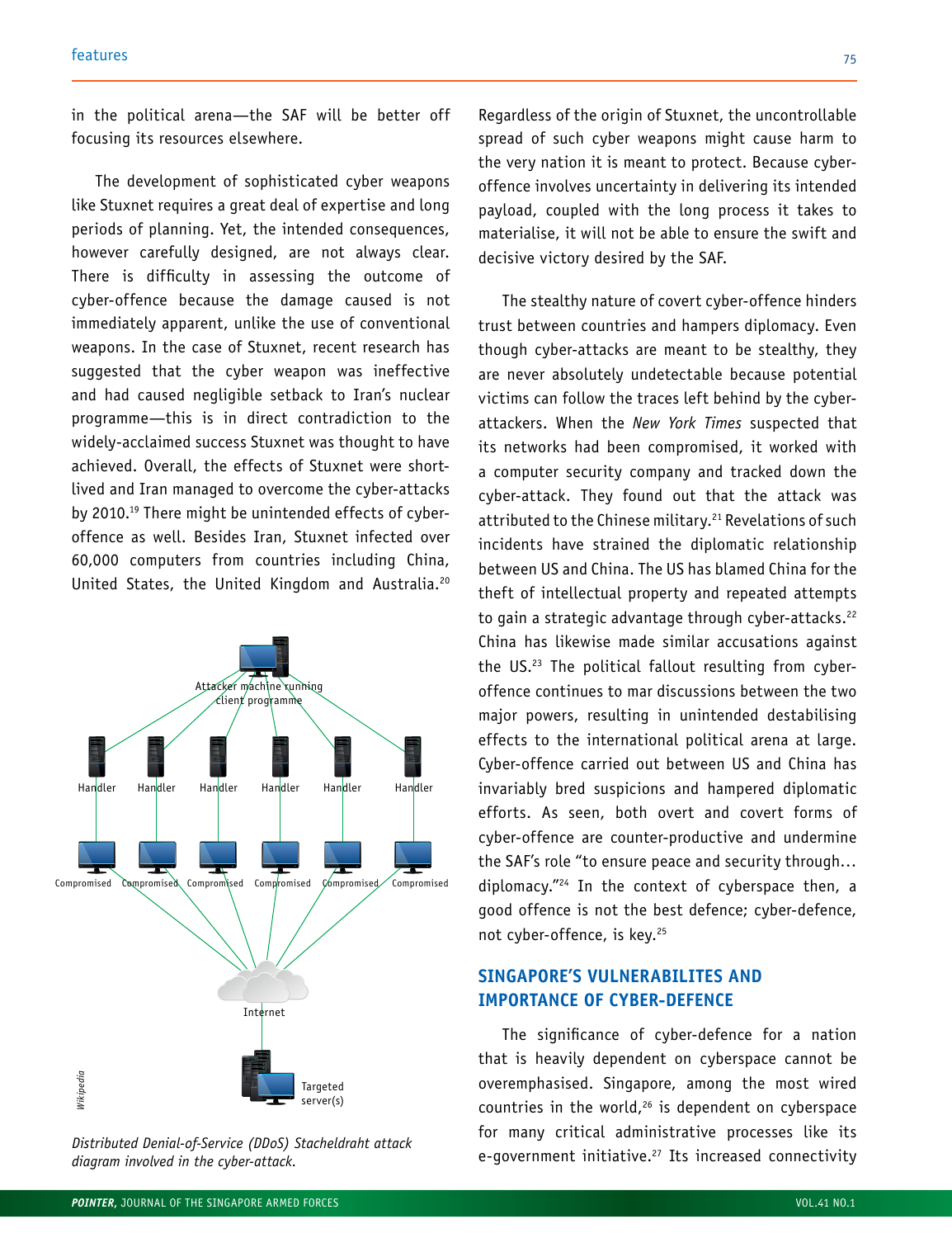in cyberspace has resulted in an accompanying rise in vulnerabilities.28

Like Singapore, Estonia is also one of the world's most wired nations.29 Most Estonians carry out administrative functions, such as banking transactions and paying taxes, online. $30$  As such cyber warfare poses a real threat to its critical infrastructure and institutions. In 2007, Estonia experienced a massive cyberattack that threatened its national security. The cyber-attack involved distributed denial of service (DDoS) attacks that overwhelmed websites with a surge of requests that crippled the underlying network of servers. As a result, the functioning of government, banks, media and important institutions were brought to a halt.<sup>31</sup> Despite calls from Estonian officials for an international retaliation against the Russian government—whom they believe were the source of the attack—insufficient evidence existed to accuse Russia of staging these attacks.32

*While Singapore has not seen cyber threats at the scale experienced by Estonia, it saw similar threats initiated by ill-intentioned individuals. In 2013, Singapore encountered a series of cyber-attacks initiated by the hacktivist organisation 'Anonymous'—a loose coalition comprising individuals who conduct hacking activities and defacement of websites, among other cursory works.* 

Singapore has much to learn from this incident. While the SAF Cyber Defence Operations Hub was established to defend the SAF's military networks against cyber threats, cyber-attacks need not necessarily target military installations to achieve a crippling effect to the nation's normal functioning. Cyber-attacks on critical civilian infrastructure can threaten national security just as in the case of Estonia. It is useful to note that cyber-offence in Estonia's case had no effect on protecting or repelling further cyber-attacks from its adversary; only cyberdefence could perhaps deny the adversary the ability to successfully intrude and cripple its computer networks. Effective cyber-defence could also block many additional cyber-attack attempts and weaken the will of adversaries, prompting them to stop trying. In comparing cyber-offence with cyber-defence, it is clear that the latter would be able to achieve a more tangible and stabilising effect—it could better protect critical infrastructure and ensure national security.

While Singapore has not seen cyber threats at the scale experienced by Estonia, it saw similar threats initiated by ill-intentioned individuals. In 2013, Singapore encountered a series of cyber-attacks initiated by the hacktivist organisation 'Anonymous'—a loose coalition comprising individuals who conduct hacking activities and defacement of websites, among other cursory works. The perpetrator, who went by the alias 'The Messiah,' temporarily disabled up to nineteen government websites.<sup>33</sup> Although the impact of these cyber-attacks was nothing more than fear mongering, the incident underlined the inherent vulnerability Singapore faces given its heavy dependence on cyberspace. Despite the SAF's focus on cyber-defence exclusively aimed at protecting military installations and infrastructure, the processes and organisations developed in enhancing its cyber security can be transferred to civilian operations. Singapore as a whole can then benefit as a result of the SAF's strengthening of cyber-defence capabilities on non-military infrastructure.

## **BOOSTING CYBER-DEFENCE**

In order to create a robust cyber-defence structure, defenders can target three main points of entry cyberattackers typically exploit: Confidentiality, Integrity, and Availability—collectively known as the CIA triad. Confidentiality means that no information is revealed to unauthorised personnel—only individuals with the rights and privileges are given access to such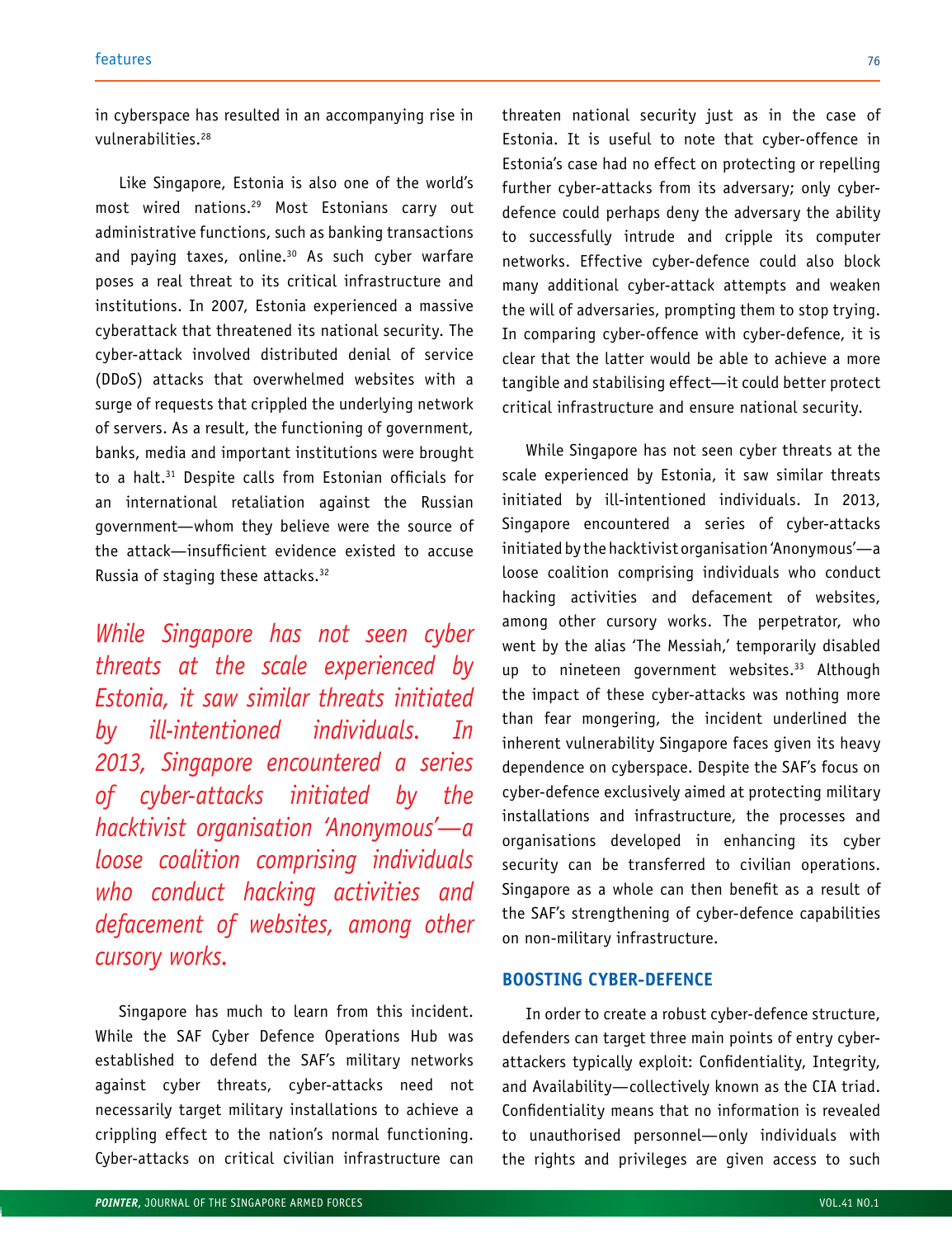information. Integrity refers to the intactness of information as it is transmitted and then received —data integrity assures that information is not compromised. Availability means that resources and access to information are unimpeded.<sup>34</sup> In the case of the cyber-attacks by 'Anonymous' on the Singapore government in 2013, which involved the defacement and temporary shutdown of websites, integrity and availability were compromised.

That said, the country's robust cyber-defence structure was able to recover quickly and websites were back up and running within hours following the attacks, partially due to the low calibre and uncoordinated nature of the attack by 'Anonymous'. Such is a demonstration of another hallmark of good cyber-defence—resilience. A resilient cyber-defence structure has the capacity to work under degraded conditions and if compromised, is able to recover quickly. Also referred to as intrusion-tolerant,<sup>'35</sup> a resilient cyber-defence structure is only as strong as the human component undergirding it.

*In terms of system measures, careful issuance and monitoring of access control ensure that the overall cyber-defence structure prevents not only external threats but internal ones as well. It is crucial to acknowledge that sometimes the danger comes from the inside.* 

In 2008, the US military suffered an unprecedented compromise of its classified military computer networks because an unauthorised flash drive carrying a malware was carelessly inserted into an official computer in the Middle East.<sup>36</sup> The damage done encompassed confidentiality and integrity —the enemy who implanted the malware knew classified information about the US military and communication lines within the US military no longer ensured data integrity. All these because one soldier made the mistake of not scanning the flash drive for malware before inserting it into the computer.37

Ensuring the compliance of personnel regarding cyber-defence matters is critical in maintaining the robustness of safeguards already put in place. The SAF employs cryptographic integrity checks to ensure the secure communication of classified information. These work in tandem with personnel's efforts to maintain information security. This includes refraining from introducing unauthorised external devices to internal computer networks.

In terms of system measures, careful issuance and monitoring of access control ensure that the overall cyber-defence structure prevents not only external threats but internal ones as well. It is crucial to acknowledge that sometimes the danger comes from the inside. The sensational leaks of classified information in cases like Edward Snowden and Bradley Manning show that failure in access control can result in a devastating compromise of the entire cybersecurity architecture.38 Edward Snowden, a low-level defence contractor working for the CIA, was given high-level access to classified documents which he would later leak to the press. Access control was too lax and provided the loopholes which whistleblowers like Snowden exploited. The sheer amount of information that he was able to sneak out of supposedly highlysecure computer systems is unfathomable. Learning from these incidents, the SAF should constantly review its access control processes and ensure shortcomings are rectified. Only then can the possibility of leakages be minimised, and confidentiality of information maintained. On top of looking outward for external cyber-attacks, a robust cyber-defence structure must look inward to prevent internal sabotage.

## **CONCLUSION**

The SAF has entered a new era of warfare where cyberspace plays an integral role in military operations and national security. The discovery of cyber weapons like Stuxnet, the reality of APT and the unfolding of international crises like the cyber-attacks on Estonia, all point to the need for the SAF to continually adapt and evolve itself to cope with cyber threats. With the establishment of the SAF Cyber Defence Operations Hub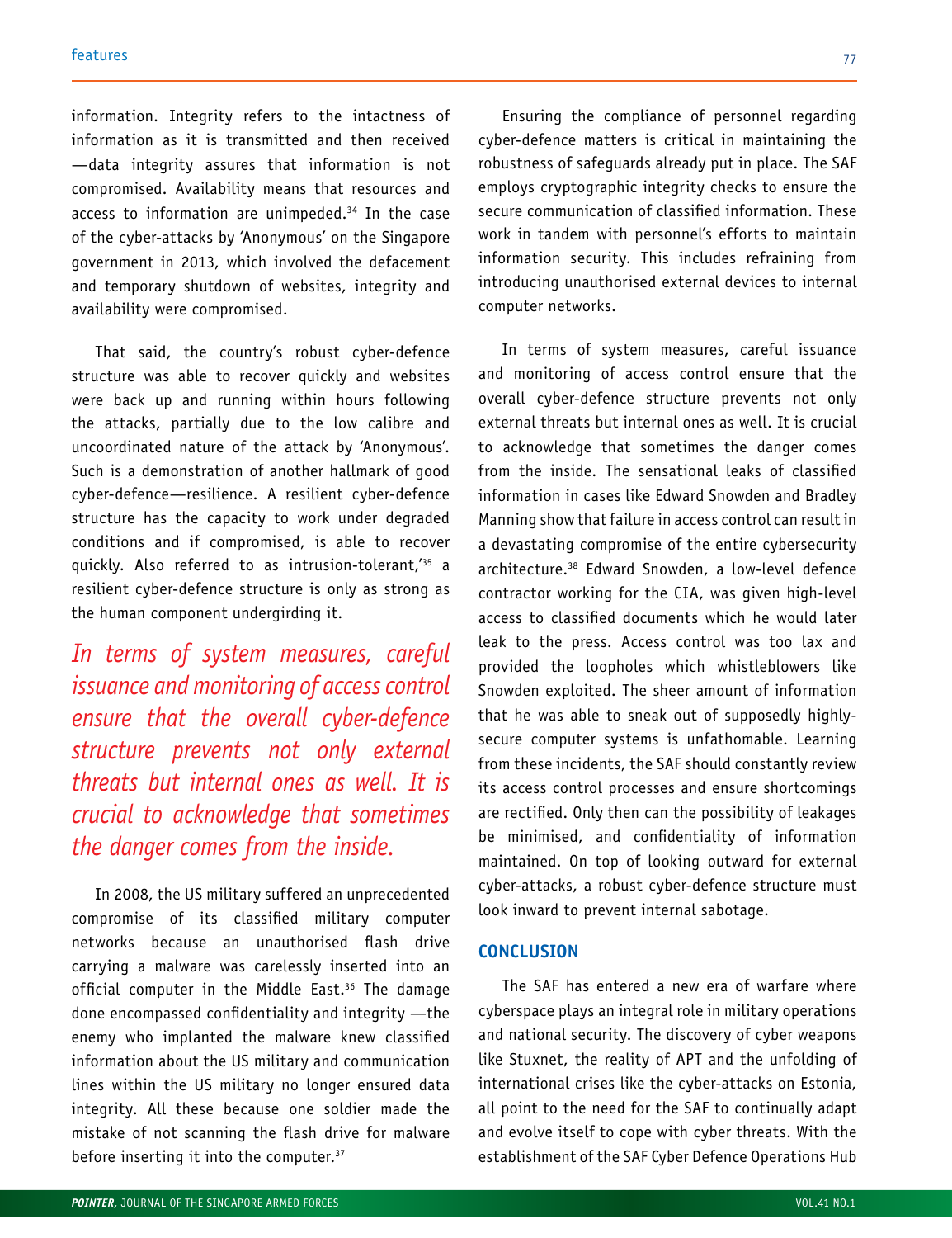which focuses on strategies, tactics and doctrines to cope with cyber warfare, the SAF needs to assess the current development and capabilities of both cyberoffence and cyber-defence and decide how much of each it should focus on. Through the analysis of the offensive and defensive aspects of cyber warfare, this paper has shown that the SAF should invest in cyber-defence rather than cyber-offence. By putting emphasis on cyber-defence, the SAF not only deters potential military aggressions from state actors but also protects Singapore's civilian infrastructure and institutions from non-state entities. (

#### **ENDNOTES**

- 1. Arthur K. Cebrowski and John J. Garstka. "Networkcentric warfare: Its origin and future." *US Naval Institute Proceedings* 124, n.\_1 (1998), 28-35.
- 2. MINDEF (Singapore). "3rd Generation SAF." http://www.mindef.gov.sg/imindef/key\_topics/3rd\_ generation\_saf.html

Claire Apthorp. "Singapore Leads The Way." *Defence Review Asia* 4, issue 6 (2010): 22.

- 3. Michael Dillon, "Network society, network-centric warfare and the state of emergency." *Theory, Culture & Society* 19, n.\_4 (2002), 71-79.
- 4. US Department of Defense Joint Publication 1-02. *Dictionary of Military and Associated Terms:* 141.
- 5. US Army Cyber Command. "Organization." http://www. arcyber.army.mil/org-uscc.html

Mark A. Stokes, Jenny Lin, and L.C. Russell Hsiao. "The Chinese People's Liberation Army Signals Intelligence and Cyber Reconnaissance Infrastructure." Project 2049 Institute. https://project2049.net/publications.html

- 6. Mazanec, M. Brian. "The art of (cyber) war." *Journal of International Security Affairs* 16 (2009), 84.
- 7. Ministry of Foreign Affairs (Singapore). "Foreign Policy." http://www.mfa.gov.sg/content/mfa/overseasmission/ manila/about\_singapore/foreign\_policy.html
- 8. MINDEF (Singapore). "Clarification of the role of the SAF Cyber Defence Operations Hub (CDOH)." http://www.mindef.gov.sg/imindef/press\_room/ clarification/11Nov13\_clarification.html#.UzA7s61dW9o
- 9. Peter W. Singer and Allan Friedman. *Cybersecurity and Cyberwar: What Everyone Needs to Know.* (Oxford: Oxford University Press, 2013), 128.
- 10. Mark Clayton. "The New Cyber Arms Race." *The Christian Science Monitor.* http://www.csmonitor.com/USA/ Military/2011/0307/The-new-cyber-arms-race.
- 11. David Kushner. "The real story of Stuxnet." S*pectrum, IEEE 50,* n.\_3 (2013), 48-53.
- 12. Ralph Langner. "Stuxnet: Dissecting a cyberwarfare weapon." *Security & Privacy, IEEE 9,* n.\_ 3 (2011), 49-51.
- 13. David Kushner. "The real story of Stuxnet." *Spectrum, IEEE 50,* n.\_3 (2013), 48-53.
- 14. Sascha Knoepfel. "Clarifying the International Debate on Stuxnet: Arguments for Stuxnet as an Act of War." *Cyberspace and International Relations.* Springer Berlin Heidelberg, 2014, 117-124.
- 15. Colin Tankard. "Advanced Persistent threats and how to monitor and deter them." *Network Security,* n.\_8 (2011), 16-19.
- 16. Peter W. Singer, and Allan Friedman. *Cybersecurity and Cyberwar: What Everyone Needs to Know* (Oxford: Oxford University Press, 2013), 56-60.
- 17. Adam Taylor. "By banning YouTube, has Turkey revealed just how damning today's leaked recording is?" *Washington Post.* http://www.washingtonpost. com/blogs/worldviews/wp/2014/03/27/by-banningyoutube-has-turkey-revealed-just-how-damningtodays-leaked-recording-is/
- 18. MINDEF (Singapore). "Mission." http://www.mindef.gov. sg/imindef/about\_us/mission.html
- 19. Ivanka Barzashka. "Are Cyber-Weapons Effective? Assessing Stuxnet's Impact on the Iranian Enrichment Programme." *The RUSI Journal* 158, n.\_2 (2013), 48-56.
- 20. James P. Farwell and Rafal Rohozinski. "Stuxnet and the future of cyber war." *Survival* 53, n.\_1 (2011), 23-40.
- 21. David E. Sanger, David Barboza and Nicole Perlroth. "Chinese Army Unit Is Seen as Tied to Hacking Against U.S." *New York Time*s

http://www.nytimes.com/2013/02/19/technology/ chinas-army-is-seen-as-tied-to-hacking-against-us. html?pagewanted=all